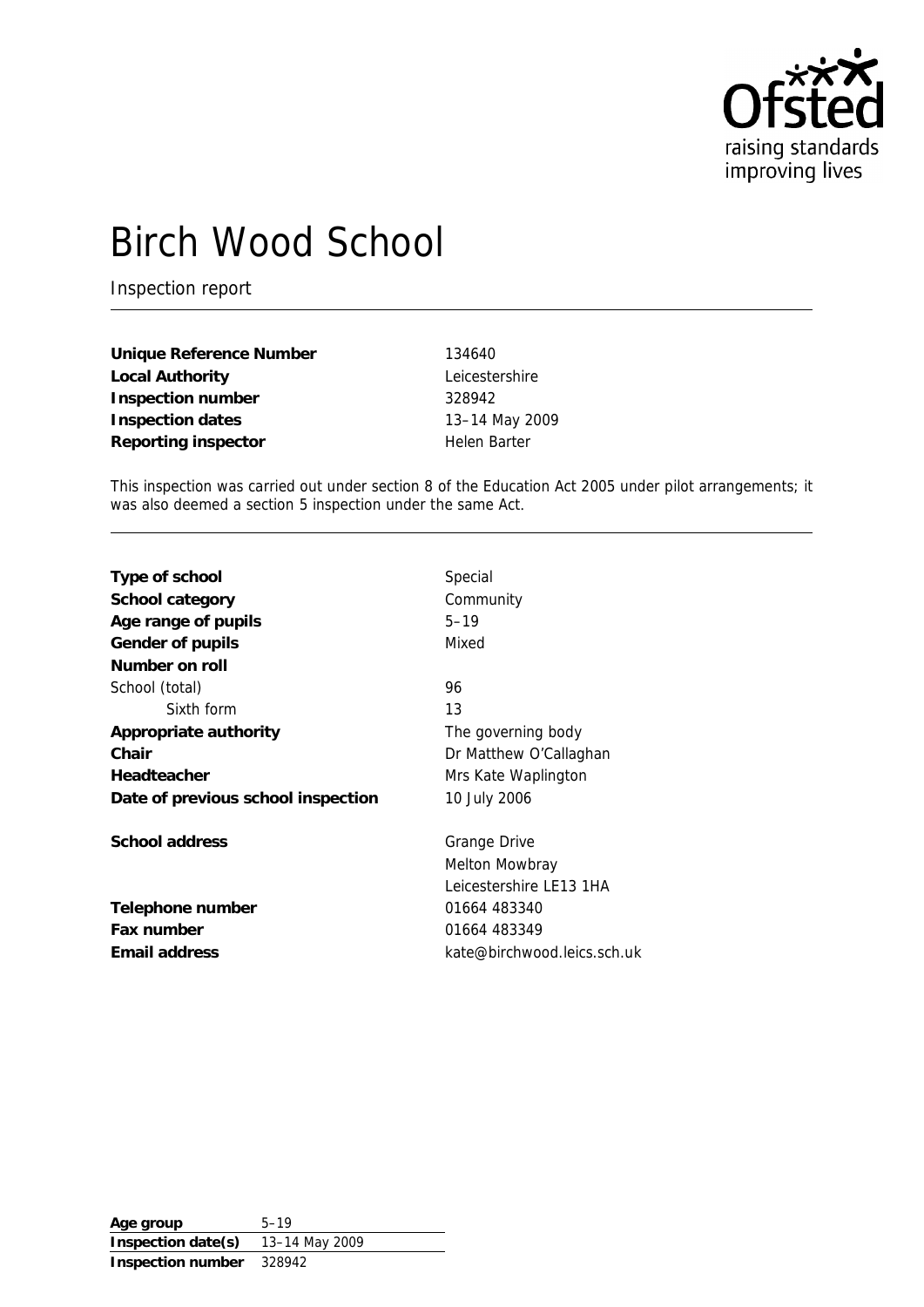#### © Crown copyright 2009

#### Website: www.ofsted.gov.uk

This document may be reproduced in whole or in part for non-commercial educational purposes, provided that the information quoted is reproduced without adaptation and the source and date of publication are stated.

Further copies of this report are obtainable from the school. Under the Education Act 2005, the school must provide a copy of this report free of charge to certain categories of people. A charge not exceeding the full cost of reproduction may be made for any other copies supplied.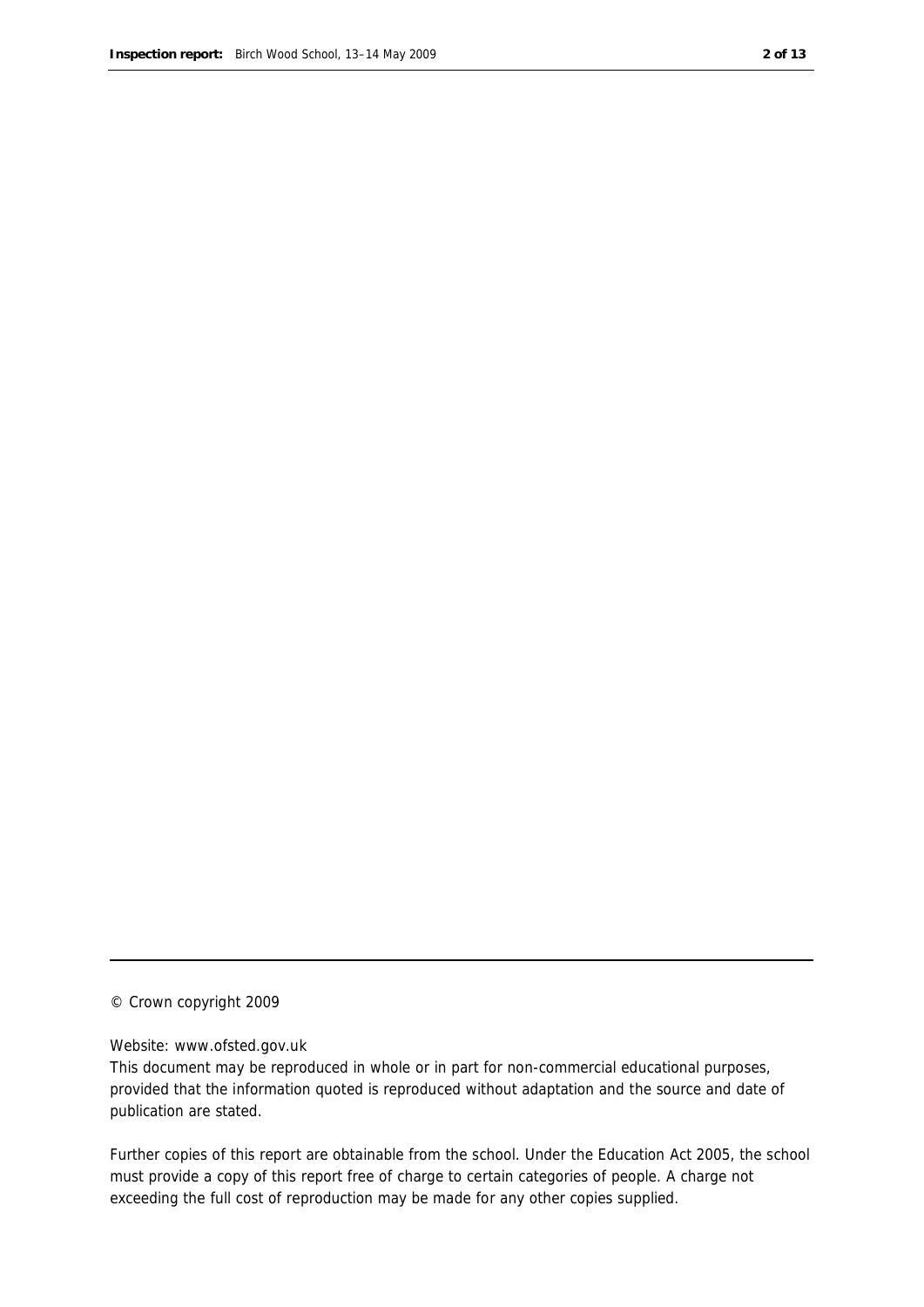## **Introduction**

This pilot inspection was carried out by two additional inspectors. The inspectors visited 13 lessons, and held meetings with governors, staff, members of the school council and parents. They observed the school's work, and looked at the school improvement plan, school policies, assessment information and documents relating to pupils' safety and welfare. In addition, 47 parent questionnaires were received and analysed.

The inspection team reviewed many aspects of the school's work. It looked in detail at the following:

- the progress made by different groups of pupils
- the quality of pupils' personal development, including their behaviour
- how well the school fulfils its duty to promote community cohesion
- the effectiveness of leaders and managers in driving school improvement.

#### **Information about the school**

Birch Wood School was formed in 2004 as a result of the amalgamation of two special schools. It serves Melton Mowbray and the surrounding area. Pupils have difficulties that include moderate and severe learning difficulties, profound and multiple learning difficulties, autistic spectrum disorders and challenging behaviours. Most pupils are of White British heritage. Of the small number from minority ethnic backgrounds, very few speak English as an additional language. There are small numbers of looked after children in most year groups. The school currently provides for a very small number of children in the Early Years Foundation Stage, although this is not a usual part of its provision.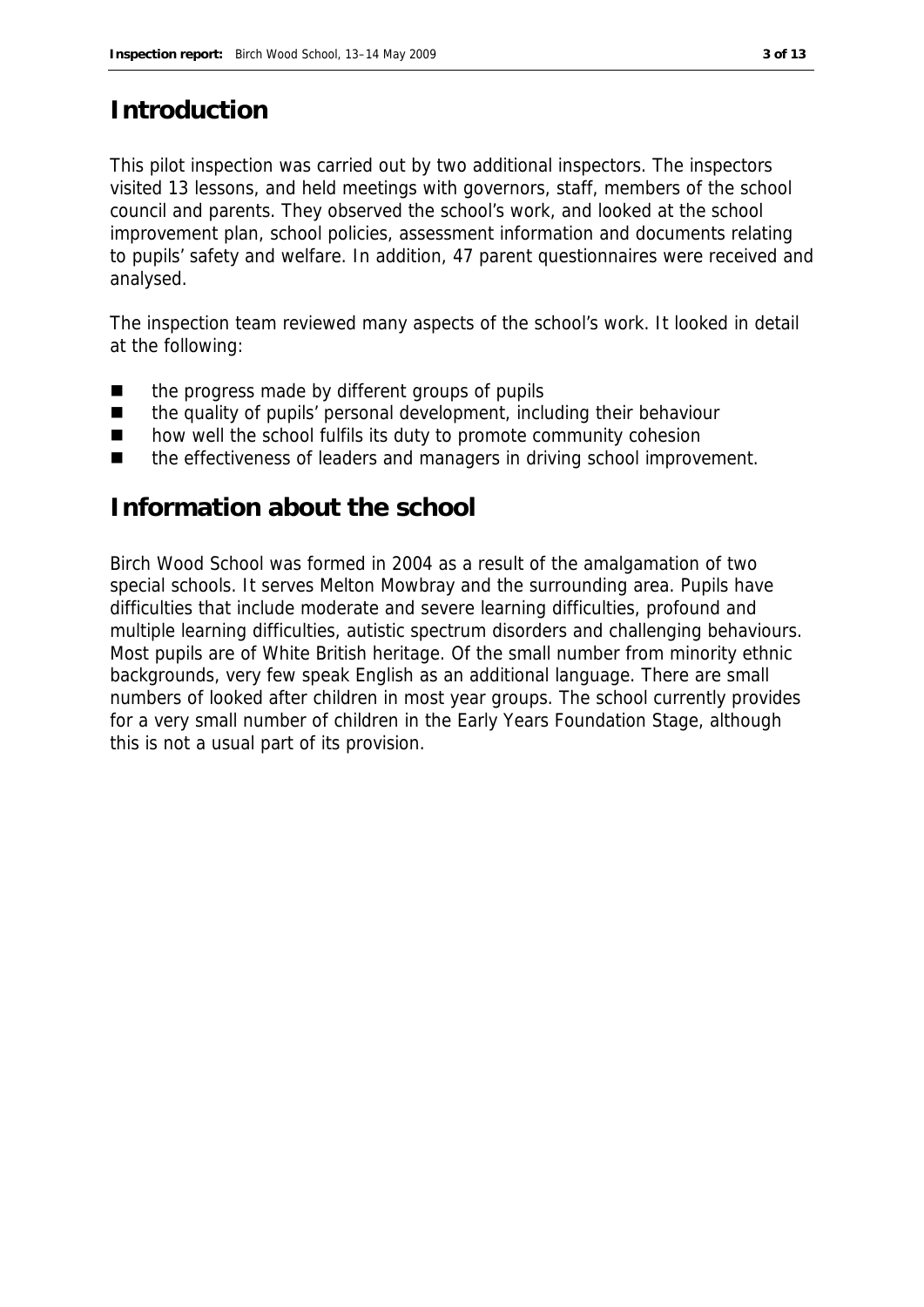# **Inspection judgements**

**Grades: 1 is outstanding, 2 is good, 3 is satisfactory, and 4 is inadequate**

### **Overall effectiveness 2**

### **Capacity for sustained improvement 2**

# **Main findings**

Birch Wood is a good school. In its first five years, the leadership team have successfully brought the staff, pupils and parents together into one cohesive and effective team. Parents and carers are delighted with the school's high quality relationships with them, typically saying, 'We have nothing but praise for Birch Wood School and its staff.' The key factors in the school's effectiveness are:

- **Paragely** pupils make good individual progress, particularly in learning the basic skills of communication and literacy
- the positive ethos, which helps pupils to grow in independence, learn to behave extremely well and make an excellent contribution to their community
- teachers' use of a good range of strategies, which make learning interesting and helps all pupils to achieve well against their individual targets
- the outstanding curriculum and the wide range of excellent learning opportunities during and beyond the school day
- the outstanding care, guidance and support, which has a significant impact on pupils' personal development and adds to their enjoyment of school
- leaders' and managers' outstanding emphasis on ensuring that pupils are safe and equally valued
- the headteacher's outstanding dedication and drive to make Birch Wood the very best is shared by all in the school community.

The school's leadership team have a good record of taking action to make improvements which demonstrates their good capacity for sustaining improvement. Their evaluation procedures provide an accurate appraisal of what has already been achieved and where further attention is required. For example, they have successfully risen to the challenge of making good provision for the Early Years Foundation Stage, for the first time in the school's short history. They have also strengthened the curriculum, through improving the provision for information and communication technology (ICT) and developing staff expertise, which has improved pupils' communication skills. The school's aspirations to raise pupils' achievements further by strengthening the use of the new assessment system across the school, and its recognition that it needs to make even greater strides to promote community cohesion, demonstrate the school's awareness of what it needs to plan for the school's future improvement.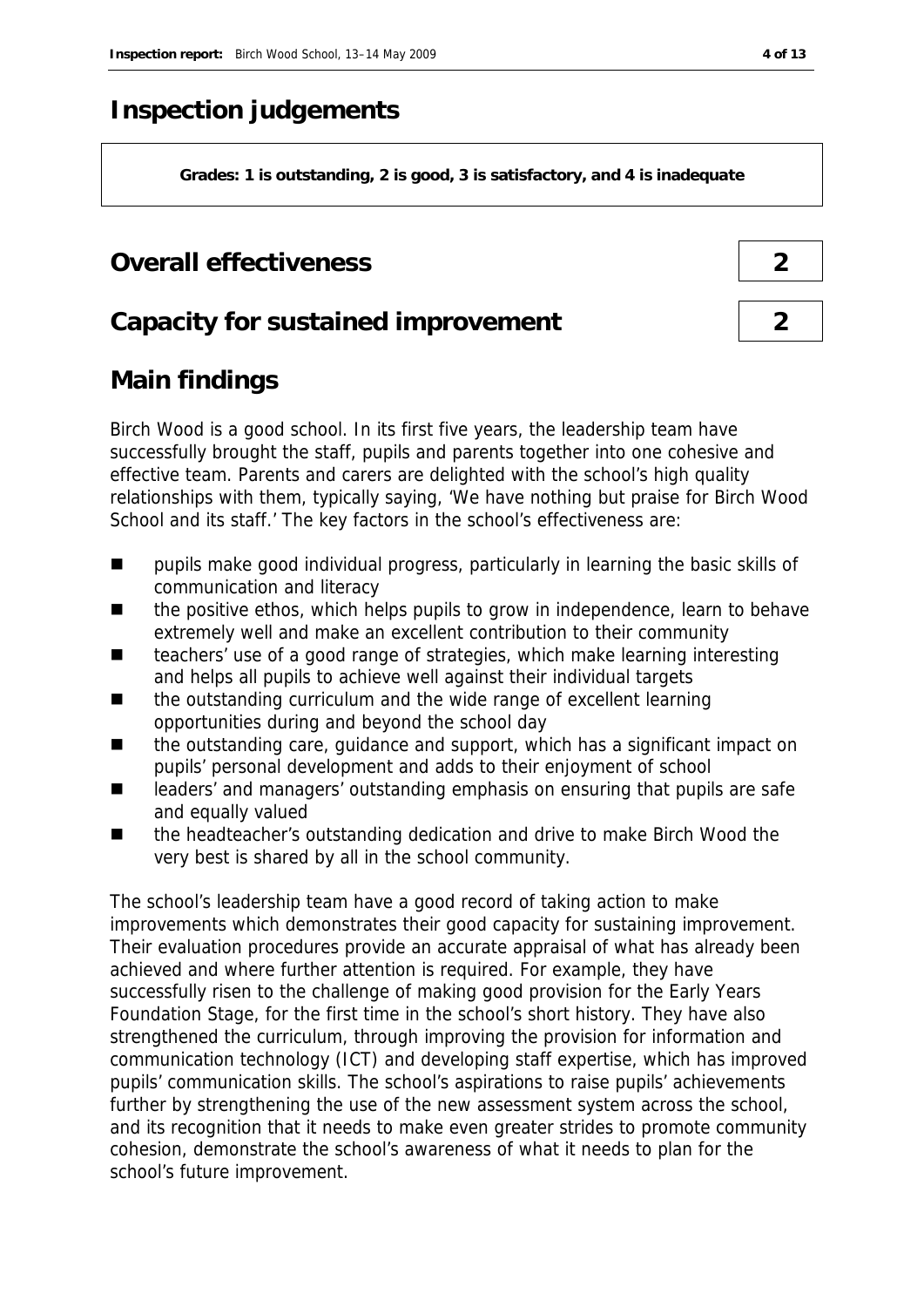### **What does the school need to do to improve further?**

- Enable all pupils to achieve their targets at a consistently high level by:
	- making better use of the school's assessment system to regularly analyse their progress
	- using the resulting information to adjust lesson plans and learning activities to better match all pupils' needs.
- Increase the effectiveness of strategies to promote community cohesion and their impact by:
	- developing a systematic process for senior leaders and governors to monitor and evaluate the impact of the school's work on outcomes.

#### **Outcomes for individuals and groups of pupils 2**

At the heart of pupils' good achievement is their enjoyment of learning and the support they receive, helping them make significant gains in their personal development. Not only is pupils' enjoyment of school shown in their good attendance, but also in their cheery greetings to the headteacher and staff as they arrive each morning.

Pupils experience a real sense of pleasure when a new skill is mastered, such as starting to take independent steps, learning to use a knife and fork or overcoming shyness to present a 'piece to camera' on the week's weather forecast. The excellent work done to help pupils improve their communication skills means that pupils use signs, symbols and technology to engage in learning and to communicate their responses. Pupils are motivated to learn because activities are practical, relevant to their age and ability and are fun. They are helped to overcome individual behaviour difficulties, which can inhibit their learning. They are encouraged to try new experiences, such as tasting jelly from a spoon or helping to overcome their fears when getting their faces wet in the hydrotherapy pool.

Although pupils' attainment is low, because of their learning difficulties, pupils make good progress from their starting points. There is no apparent difference between the different groups in the school population, including those in the care of the local authority. The school knows its pupils well and uses individual tracking sheets to set targets for improvement. School data shows that most, but not all, pupils meet or exceed these targets. The best progress is made in pupils' communication, personal and literacy skills. As a result of investment in good quality resources, pupils' learning in ICT is good. The school identified that its original system for whole-school assessment was resulting in some inaccuracies, particularly in pupils' skills in physical education. The new system is helping staff to be more involved in assessing pupils' progress, although the school is not yet able to demonstrate fully its impact in raising pupils' achievement.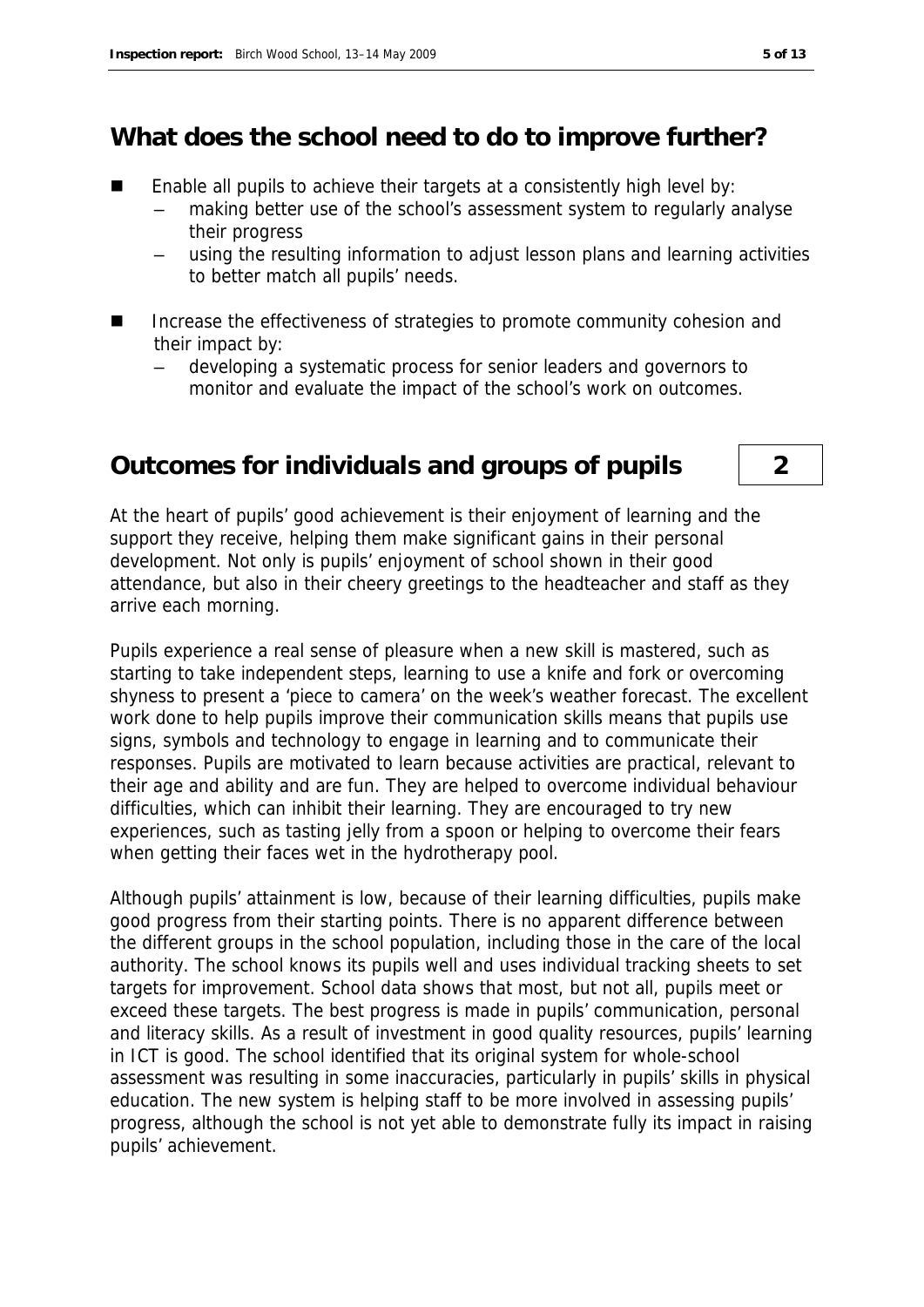Other key features of pupil outcomes are that:

- $\blacksquare$  pupils have an excellent understanding of how to keep themselves safe and know exactly whom to turn to, if they have worries and concerns
- pupils' behaviour has improved since the last inspection and is now outstanding
- pupils are highly committed to leading fit and healthy lives. They are enthusiastic participants in sports and greatly enjoy the healthy school meals
- pupils make an excellent contribution to their school community, such as taking responsibility for weeding flower beds and making sure that everybody contributes their views to decisions made by the school council
- pupils' spiritual, moral, social and cultural development are good. They have a well-developed empathy and understanding for others and make a significant contribution to the school's very positive atmosphere.

These are the grades for pupils' outcomes

| Pupils' attainment <sup>1</sup>                                                                                    | 4             |
|--------------------------------------------------------------------------------------------------------------------|---------------|
| The quality of pupils' learning and their progress                                                                 | $\mathcal{P}$ |
| The quality of learning for pupils with learning difficulties and/or disabilities and their<br>progress            | 2             |
| How well do pupils achieve and enjoy their learning?                                                               | 2             |
| To what extent do pupils feel safe?                                                                                |               |
| How well do pupils behave?                                                                                         |               |
| To what extent do pupils adopt healthy lifestyles?                                                                 |               |
| To what extent do pupils contribute to the school and wider community?                                             |               |
| Pupils' attendance <sup>1</sup>                                                                                    | 2             |
| How well do pupils develop workplace and other skills that will contribute to<br>their future economic well-being? | 2             |
| What is the extent of pupils' spiritual, moral, social and cultural development?                                   | 2             |

#### **How effective is the provision?**

-

The great majority of teaching is good and there is some that is outstanding. Exceptional practice is seen where teachers use their expertise to plan activities which are exactly matched to individual pupils' needs and inspire enthusiasm for learning. High expectations, imaginative tasks and excellent questioning are instrumental in extending pupils' learning. For example, in a literacy lesson, pupils made good progress through playing the different characters in a puppet play. Skilful instruction by the teacher and excellent support from the teaching assistants meant all the pupils, including those new to the school, were fully involved in the story, listened carefully to others and played their parts enthusiastically in the performance.

<sup>&</sup>lt;sup>1</sup> The grades for attainment and attendance are: 1 is high; 2 is above average; 3 is broadly average; and 4 is low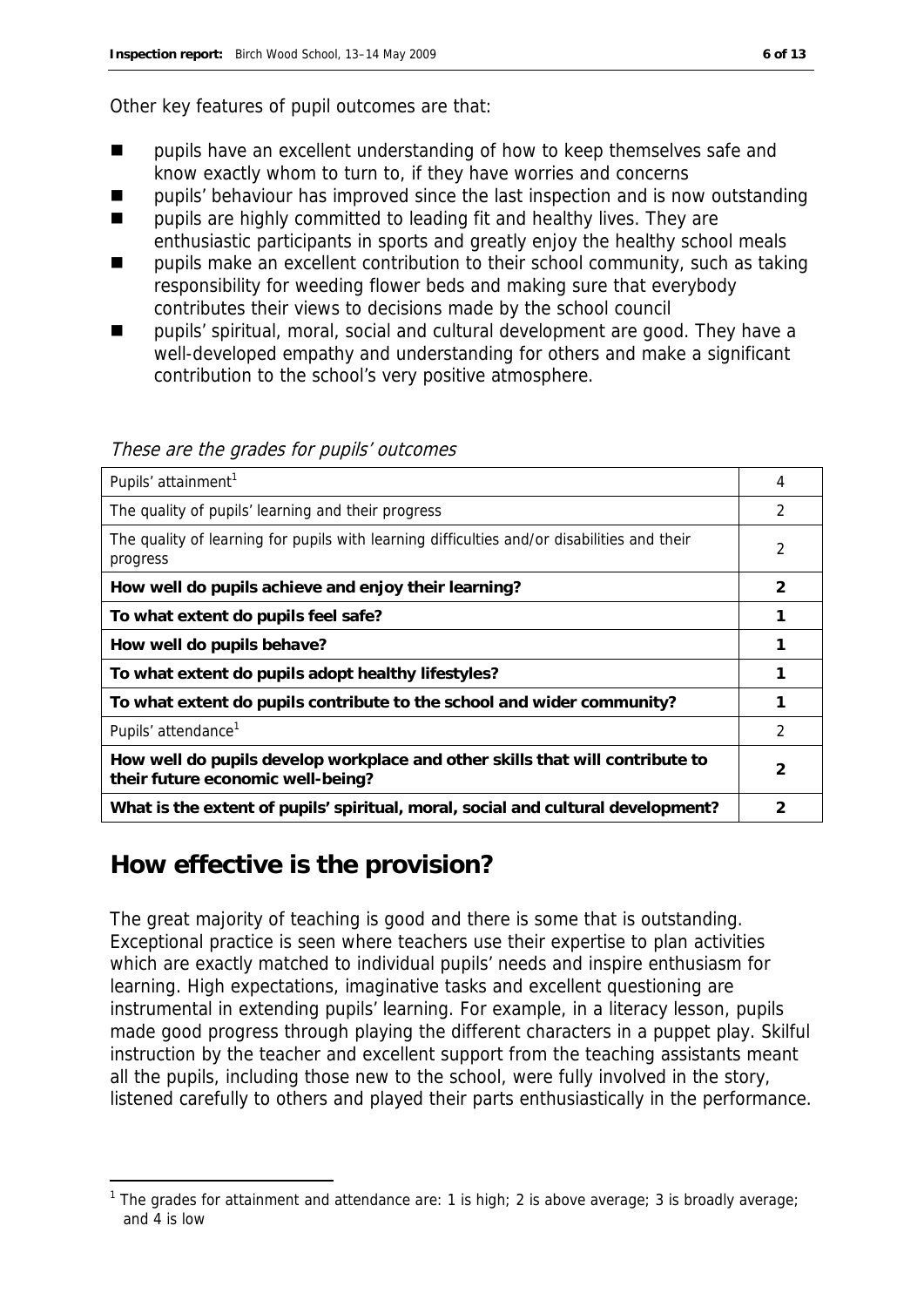Other features of teaching commonly observed during the inspection include:

- teachers planning lessons carefully and making effective use of pictures, objects and sounds to encourage pupils' choice and to support their learning
- exceptionally good management of behaviour, creating a calm and purposeful learning environment
- the strong teamwork between teachers and support staff and their high level of understanding of pupils' disabilities, learning difficulties and individual needs
- the consistent focus on supporting pupils' learning and progress, while at the same time ensuring pupils are safe, comfortable and well cared for
- teachers' inconsistent approach to sharing the lesson's objectives with the pupils and reviewing what they have learned at the end
- planned activities not always offering the highest level of challenge to the most able pupils in the group.

The school's focus on linking subjects together has paid dividends in improving the quality of its curriculum. Pupils' learning in the classroom is often followed up with practical activities, which add extra enrichment to their experiences. For example, having learned to read features on a map, pupils are looking forward to practising their skills during a residential visit to Shropshire. Pupils' achievement benefits very well from the time and energy given by staff in providing an extensive programme of activities, visits and residential trips. The curriculum successfully sets out to enable all pupils to develop confidence and responsibility and to extend their knowledge and understanding of the world. In response to pupils' needs and to raise expectations for learning, the school now offers a greater range of accreditation, enterprise and work experience for pupils in Years 10 and 11.

The care, guidance and support offered to pupils are first class and are highly appreciated. The staff's knowledge about pupils' individual conditions and difficulties is considerable and the onsite medical expertise and support is very good. Pupils are encouraged and enabled to share their views, particularly when decisions are being made about their future. The development of communication passports by staff and families has been a resounding success in ensuring that everybody knows about a pupil's individual needs, cares for them with dignity and supports their learning.

| The quality of teaching                                                                                    |  |
|------------------------------------------------------------------------------------------------------------|--|
| The use of assessment to support learning                                                                  |  |
| The extent to which the curriculum meets pupils' needs, including, where<br>relevant, through partnerships |  |
| The effectiveness of care, guidance and support                                                            |  |

These are the grades for the quality of provision

#### **How effective are leadership and management?**

Leaders and managers are dedicated in their pursuit of excellence at Birch Wood. The headteacher has worked steadfastly to stabilise the school, driving forward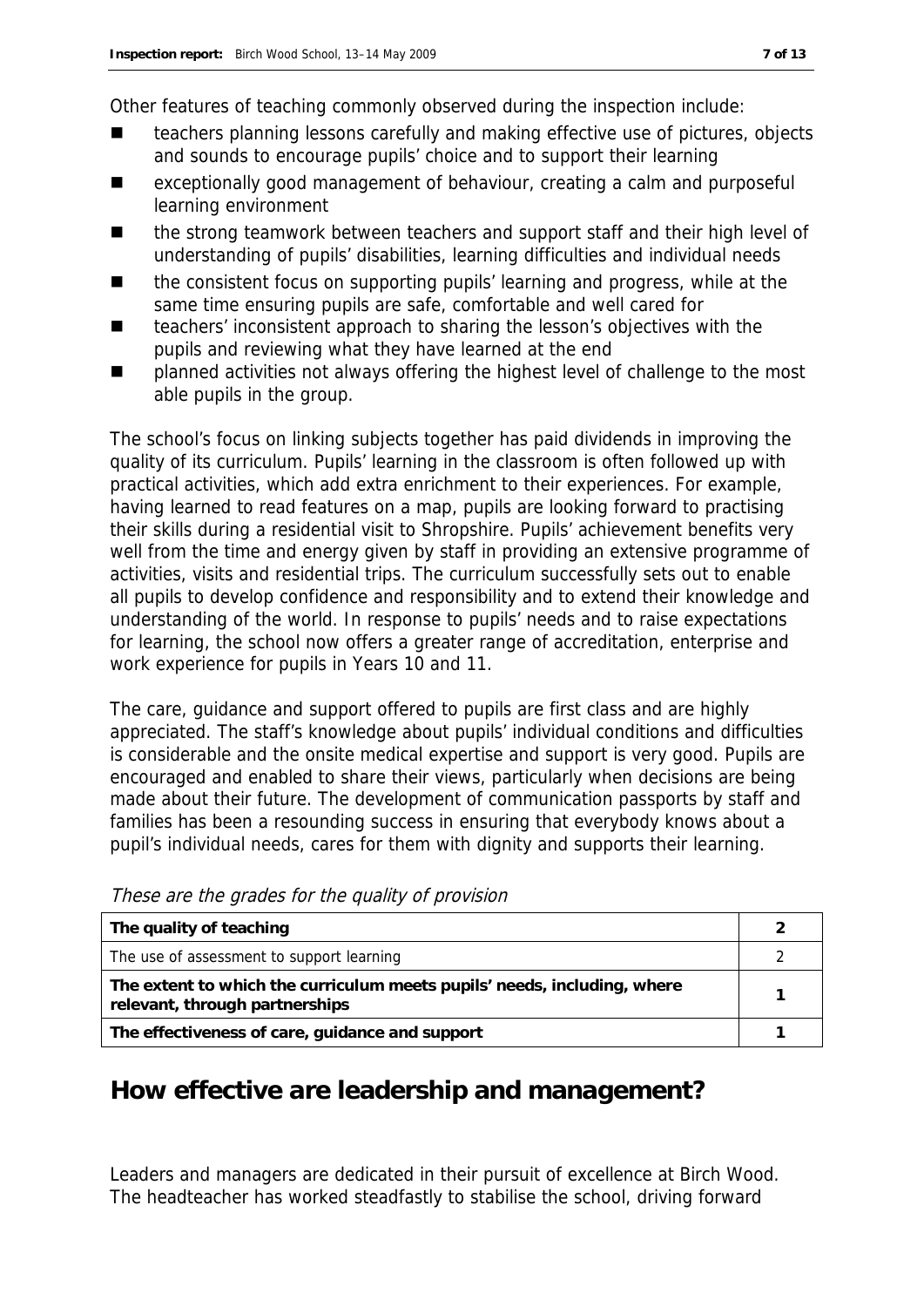improvements while securing the whole-hearted support of the school community. She is a strong leader and, with her senior leadership team, inspires others to work effectively in driving initiatives for the school's future development. Their work to promote equality of opportunity and eliminate discrimination has produced excellent results. The involvement of subject managers is much improved since the previous inspection, with a greater role being played by them in monitoring and evaluating the quality of provision across all key stages. The school is reflective about its practice and regularly seeks the views of parents and others to ensure that it is on the right track and not losing sight of what works well and what needs to be improved. The introduction of a new system for reviewing pupil progress was undertaken following substantial discussions with staff and concerns about accuracy of previous assessments. It demonstrates that the school is not complacent and is prepared to change its practice to ensure that pupils' achievement is consistently outstanding.

Governors are actively involved in the life of the school. While being supportive, they ask challenging questions about pupil performance and budget decisions. They are effective in supporting the school to develop its already productive relationships with other local schools and colleges. They ensure that the school meets its statutory duties and recognise that the next step is to monitor and evaluate the school's effectiveness in promoting community cohesion. At the time of the inspection, the school had rigorous and highly effective systems in place to keep pupils safe.

| The effectiveness of leadership and management in communicating ambition<br>and driving improvement                                                                 |               |
|---------------------------------------------------------------------------------------------------------------------------------------------------------------------|---------------|
| The effectiveness with which the school promotes equality of opportunity and<br>tackles discrimination                                                              |               |
| The effectiveness of safeguarding procedures                                                                                                                        |               |
| The effectiveness of the governing body in challenging and supporting the<br>school so that weaknesses are tackled decisively and statutory responsibilities<br>met | 2             |
| The effectiveness of the school's engagement with parents and carers                                                                                                |               |
| The effectiveness of partnerships in promoting learning and well-being                                                                                              | $\mathcal{P}$ |
| The effectiveness with which the school promotes community cohesion                                                                                                 | 3             |
| The effectiveness with which the school deploys resources to achieve value for<br>money                                                                             |               |

#### These are the grades for leadership and management

# **Early Years Foundation Stage**

The staff's good planning and understanding of the learning needs of the school's youngest pupils ensures that provision for the Early Years Foundation Stage is good, enabling children to make good progress. High priority is given to ensuring that all are safe and well cared for. Well-established routines, along with nurturing relationships, help children to settle at school and to develop interest in learning. The outdoor environment is used well, although activities are not specifically planned to reinforce learning taking place in the classroom, for example by extending the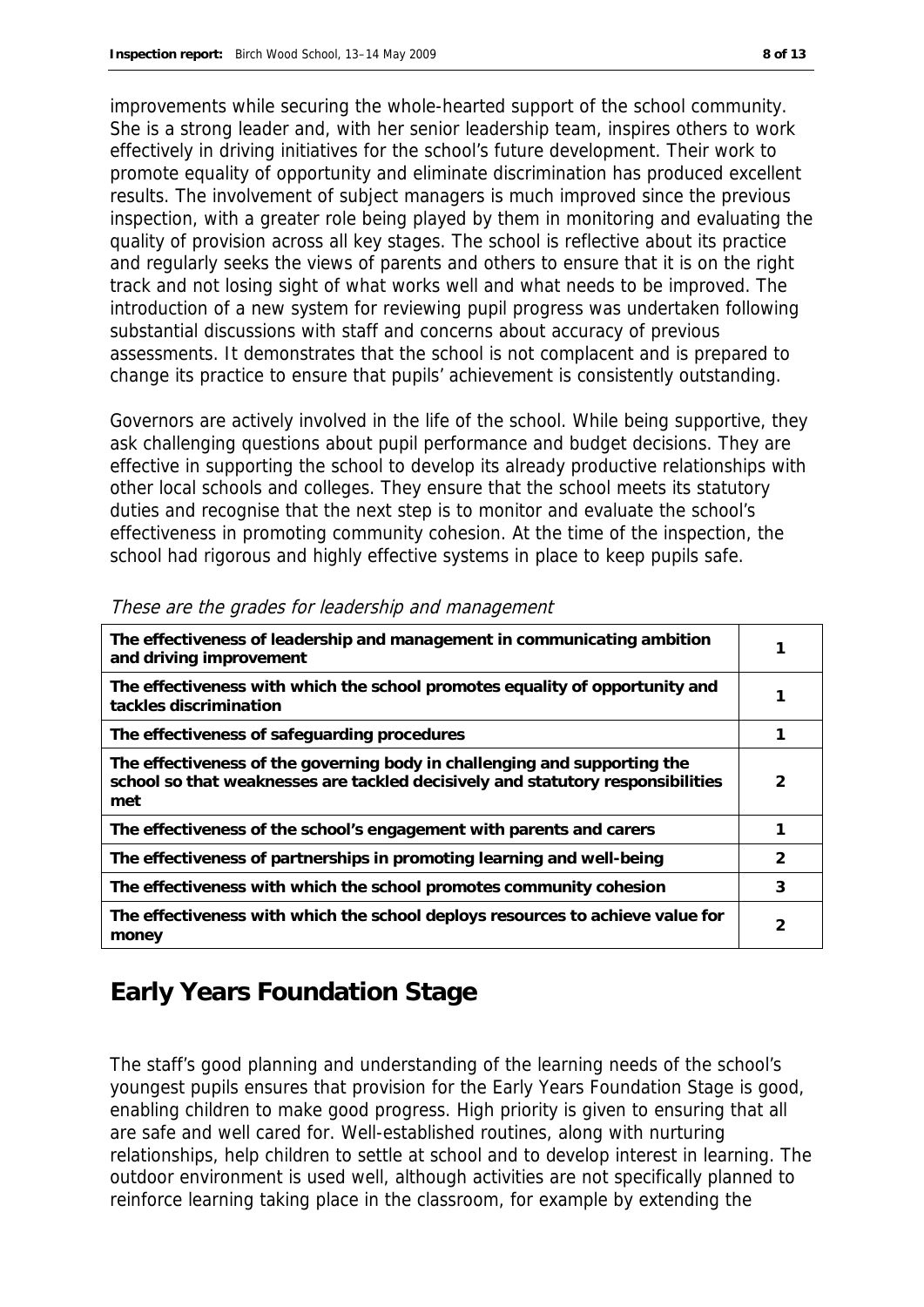exploration of square shapes through outdoor play. Leadership and management are satisfactory, ensuring that the statutory requirements of the Early Years Foundation Stage are met. The school's current system for observing and assessing pupil progress has only recently been refined to match the needs of the youngest children. Staff recognise the need to seek additional advice about Early Years Foundation Stage assessment to support them in this new area of their work.

| Outcomes for children in the Early Years Foundation Stage                             |  |
|---------------------------------------------------------------------------------------|--|
| The quality of provision in the Early Years Foundation Stage                          |  |
| The effectiveness of leadership and management in the Early Years Foundation<br>Stage |  |
| Overall effectiveness of the Early Years Foundation Stage                             |  |

# **Sixth form**

The most able pupils usually leave the school at 16 to go to local colleges. There is good provision for those staying on and it continues to develop as the needs of students become more complex. There are more opportunities for students to be taught in a distinct group than at the time of the previous inspection, such as in the communication group, although there is still not a strong sixth form identity within the school. Where students are taught with pupils from Years 10 and 11, the work is suitably matched to their needs and, in some groups, offers a degree of challenge for a few who are capable of achieving higher levels of accreditation. Students make good progress because of good quality teaching. All students gain awards through ASDAN, an awarding body which provides programmes and qualifications to develop key skills and life skills, and about half gain City & Guilds entry level certificates in literacy and numeracy. All undertake supported work experience placements, with a few successfully achieving these independently. Links are already established with the local college, although leaders and managers have identified the need to pursue further opportunities for students as the 14 to 19 curriculum develops. The care and support for students are outstanding and result in their excellent behaviour and continuing positive attitudes to school life. Students receive good guidance on the next steps to take, with the result that all transfer to further education or training.

| Outcomes for students in the sixth form     |  |
|---------------------------------------------|--|
| The quality of provision in the sixth form  |  |
| Leadership and management of the sixth form |  |
| Overall effectiveness of the sixth form     |  |

### **Views of parents and carers**

Parents are overwhelmingly positive about Birch Wood. They particularly value the quality of communication, which really helps them to know how well their children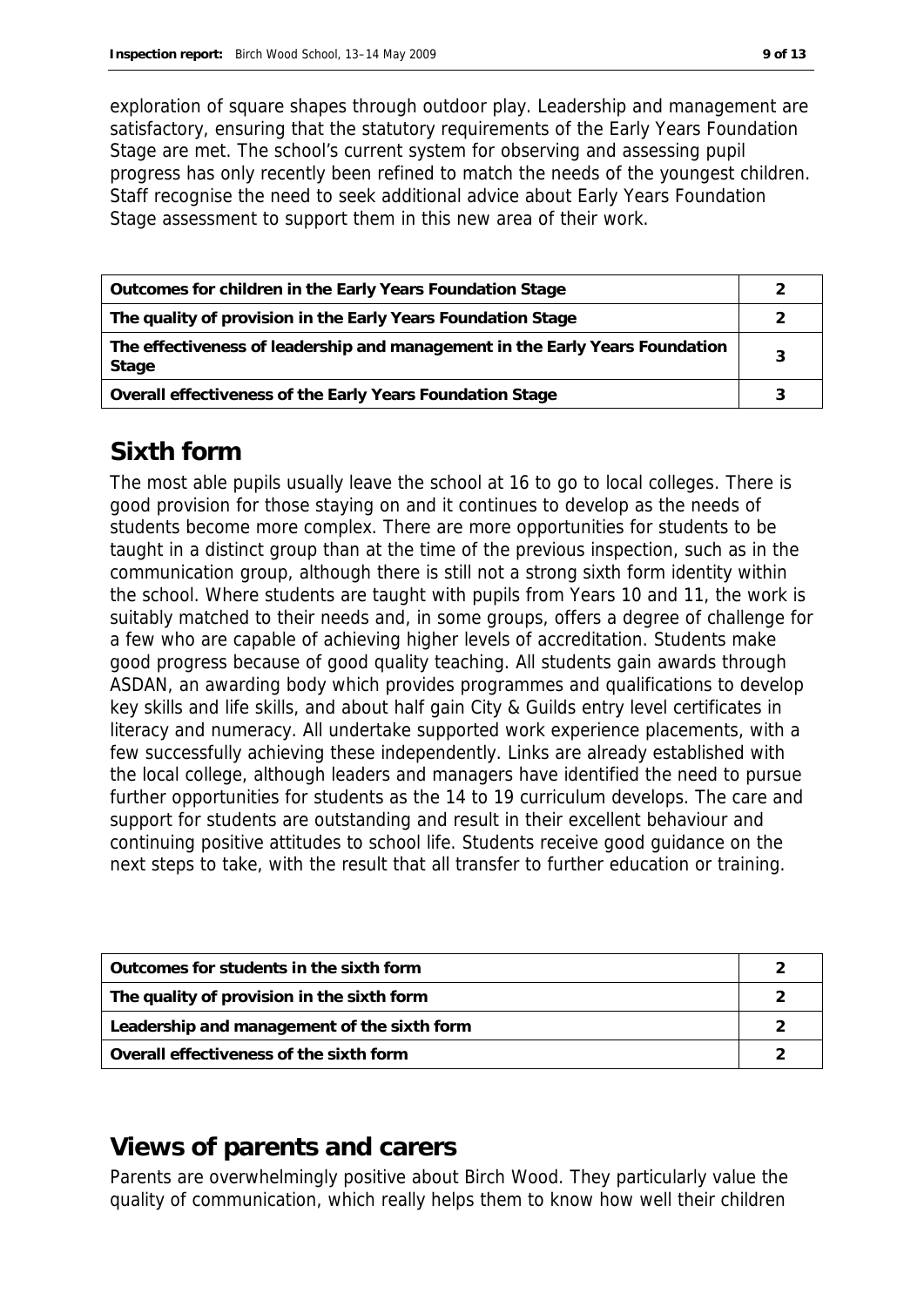are doing and whether they are safe and cared for properly. They are delighted that their children are happy at school and say what a 'great job' the staff do because they 'are always positive and the results are clearly noticeable'. As one said, 'they should all get a medal'. The positive comments far outweighed any which were negative. Individual concerns focused on the provision of homework, challenge for the more able, more opportunities for integration with the mainstream schools on the campus and greater staff awareness of pupils' progress as they move up through the school. As this report shows, inspectors firmly agree with parents' positive views. The concern about the need for better awareness of pupils' progress is also supported by the inspection findings.

Ofsted invited all the registered parents and carers of pupils registered at Birch Wood to complete a questionnaire about their views of the school. If a parent has more than one child at the school, we ask them to record an answer against all the questions, for each of their children.

The inspection team received 47 completed questionnaires. In total, there are 111 parents and carers registered at the school.

|                                                                     | Always | Most of the<br>time | Occasionally | <b>Never</b> |
|---------------------------------------------------------------------|--------|---------------------|--------------|--------------|
| Overall, I am happy with<br>my child's experience at<br>this school | 38     |                     |              |              |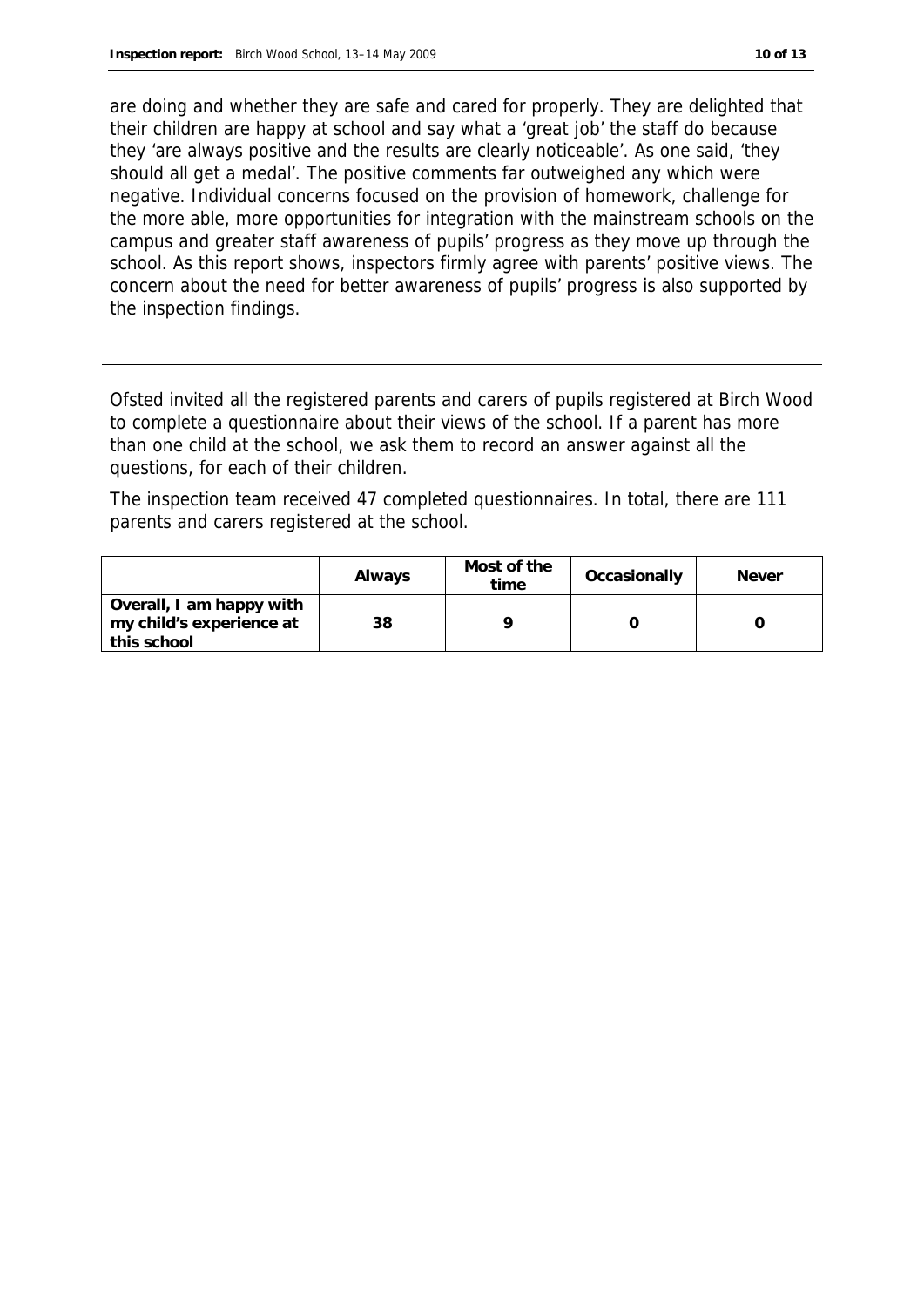# **What inspection judgements mean**

| Grade   | Judgement    | Description                                                                                                                                                                                                                                                                          |
|---------|--------------|--------------------------------------------------------------------------------------------------------------------------------------------------------------------------------------------------------------------------------------------------------------------------------------|
| Grade 1 | Outstanding  | These features are highly effective. An outstanding<br>school provides exceptionally well for all its pupils' needs.<br>In 2007-8, 15% of schools were judged to be<br>outstanding.                                                                                                  |
| Grade 2 | Good         | These are very positive features of a school. A school<br>that is good is serving its pupils well. In 2007-8, 49% of<br>schools were judged good.                                                                                                                                    |
| Grade 3 | Satisfactory | These features are of reasonable quality. A satisfactory<br>school is providing adequately for its pupils. In 2007-8,<br>32% of schools were judged satisfactory.                                                                                                                    |
| Grade 4 | Inadequate   | These features are not of an acceptable standard. An<br>inadequate school needs to make significant<br>improvement in order to meet the needs of its pupils.<br>Ofsted inspectors will make further visits until it<br>improves. In 2007-8, 5% of schools were judged<br>inadequate. |

# **Common terminology used by inspectors**

| Attainment:                | the standard of the pupils' work shown by test and<br>examination results and in lessons.                                                                                                                                                                                                                                                                                 |
|----------------------------|---------------------------------------------------------------------------------------------------------------------------------------------------------------------------------------------------------------------------------------------------------------------------------------------------------------------------------------------------------------------------|
| Progress:                  | the rate at which pupils are learning in lessons and<br>over longer periods of time. It is often measured<br>by comparing the pupils' attainment at the end of a<br>key stage with their attainment when they started.                                                                                                                                                    |
| Achievement:               | the progress and success of a pupil in their<br>learning, training or development. This may refer<br>to the acquisition of skills, knowledge,<br>understanding or desired attributes. Attributes<br>include qualities or personal competencies which<br>are important to the development of the pupil; for<br>example personal, social, cultural, emotional or<br>health. |
| Capacity to improve:       | the proven ability of the school to continue<br>improving. Inspectors base this judgement on what<br>the school has accomplished so far and on the<br>quality of its systems to maintain improvement.                                                                                                                                                                     |
| Leadership and management: | the contribution of all the staff with responsibilities,<br>not just the headteacher, to identifying priorities,<br>directing and motivating staff and running the<br>school.                                                                                                                                                                                             |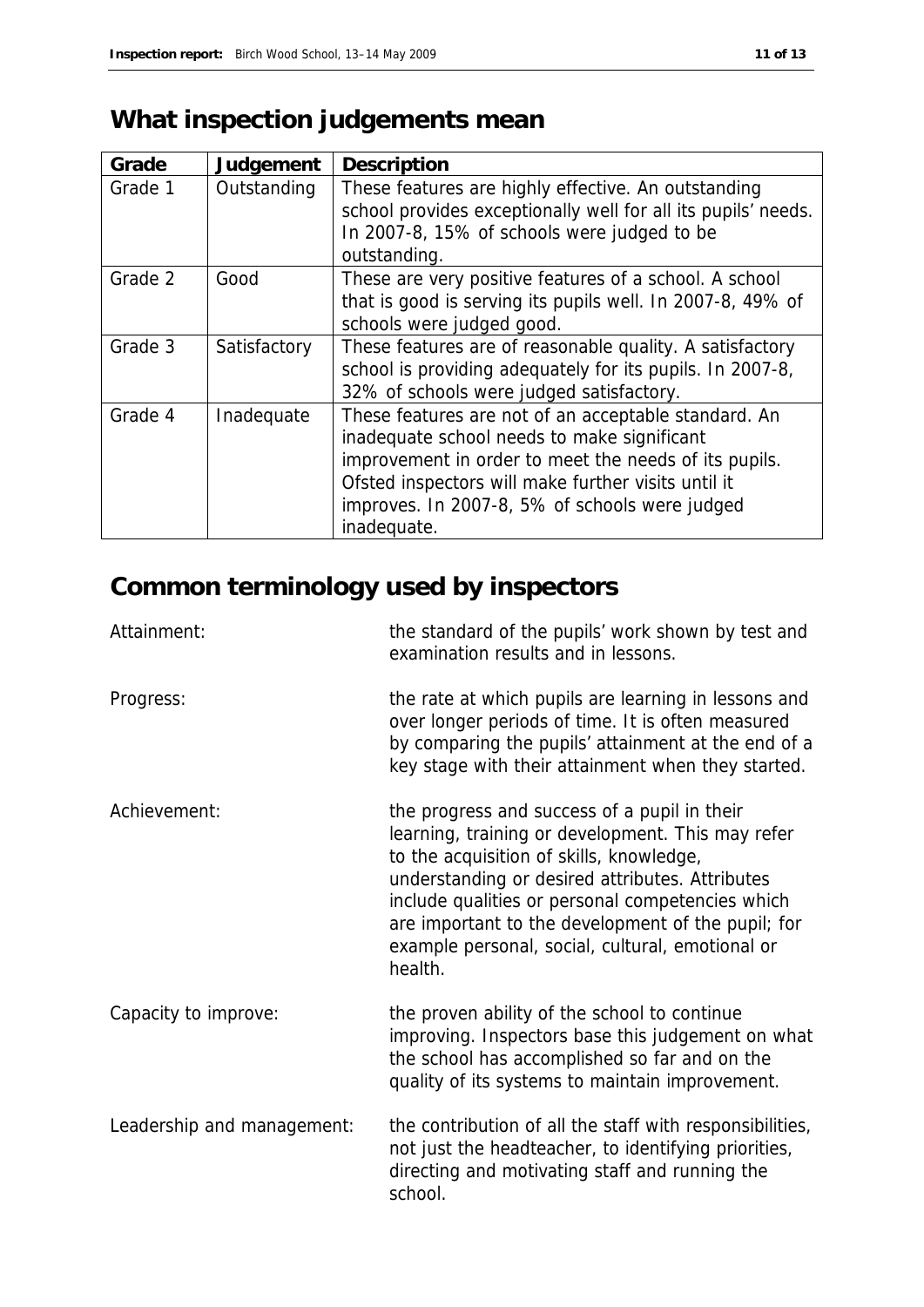

15 May 2009

Dear Pupils

**Inspection of Birch Wood School, Melton Mowbray LE13 1HA**

Thank you for helping me when I came to visit. I enjoyed meeting you. Thank you for being friendly and talking to me about your school. The inspectors think that Birch Wood is a good school.

**These are some of the best things I found.**

- You are happy at school. You behave very well and are kind to each other.
- Teachers help you to learn well and so you do well at school.
- Everybody cares about you very much and makes sure you are safe.
- You know how to keep healthy. It's great that you enjoy sport and know you should eat healthy food.
- Adults do a great job in helping you learn how to say what you think and feel.
- You really like all the activities, clubs and visits. These help your learning too.
- $\blacksquare$  The headteacher and all the staff really want you to do as well as you can.
- They work very hard to make sure that Birch Wood is the best it can be.

**There are two things that I have asked the school to improve. These are to:** 

- make sure the staff check regularly that you are doing your very best
- do as much as they can to work with the community.

I am sure that you will help them by always working hard, behaving well and doing your best. Good luck with your 'Oliver' show. It was great hearing you sing 'Food, Glorious Food' when you were on your way to dinner!

Yours faithfully

Helen Barter Lead inspector